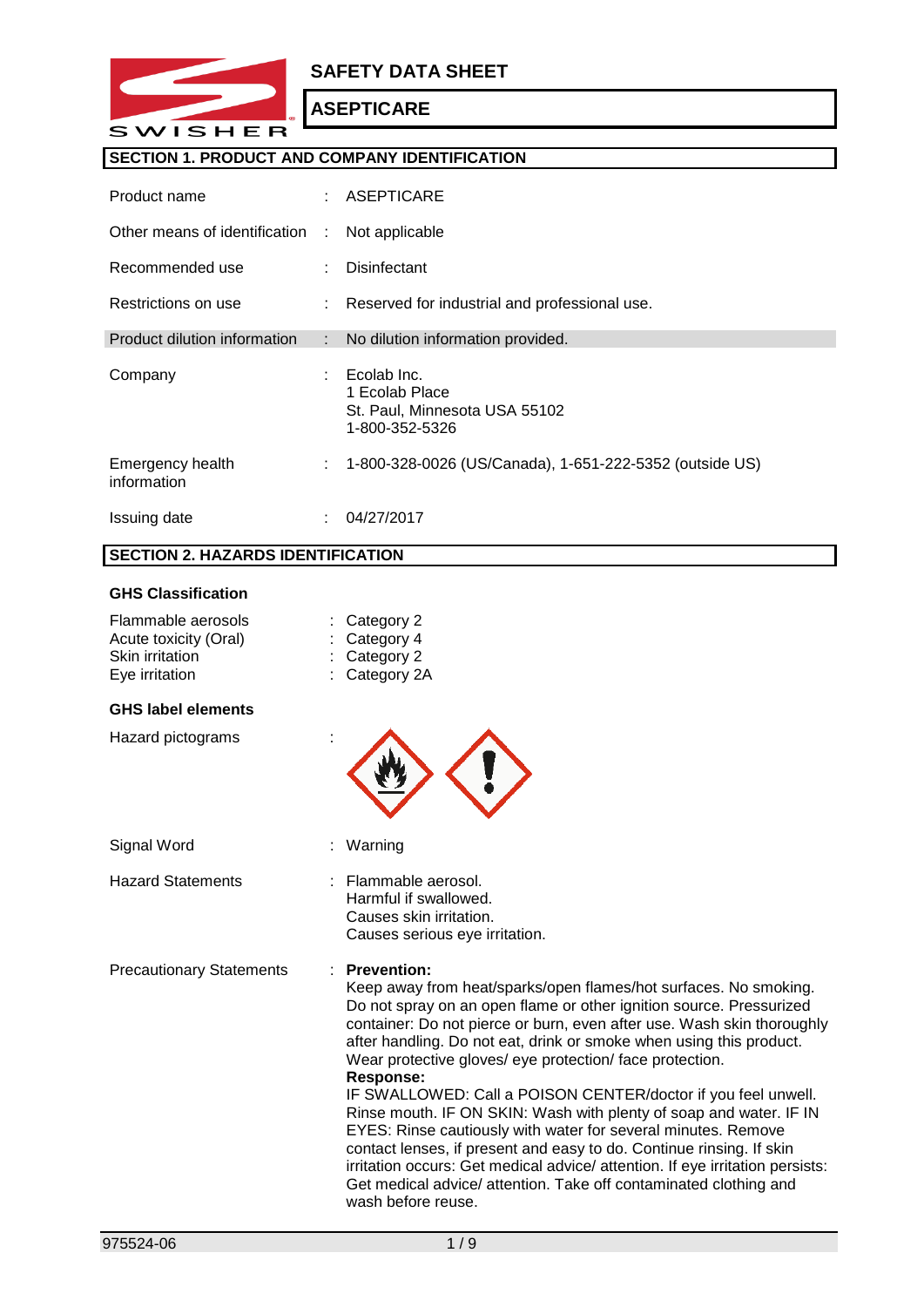|                                                                                                                                                                                                                |                                                                                   | Storage:<br>Protect from sunlight. Do not expose to temperatures exceeding<br>50 °C/ 122 °F.<br>Disposal:<br>Dispose of contents/ container to an approved waste disposal plant. |                                                                                                                                                                                                     |                                                                |  |
|----------------------------------------------------------------------------------------------------------------------------------------------------------------------------------------------------------------|-----------------------------------------------------------------------------------|----------------------------------------------------------------------------------------------------------------------------------------------------------------------------------|-----------------------------------------------------------------------------------------------------------------------------------------------------------------------------------------------------|----------------------------------------------------------------|--|
| <b>Other hazards</b>                                                                                                                                                                                           |                                                                                   | None known.                                                                                                                                                                      |                                                                                                                                                                                                     |                                                                |  |
| <b>SECTION 3. COMPOSITION/INFORMATION ON INGREDIENTS</b>                                                                                                                                                       |                                                                                   |                                                                                                                                                                                  |                                                                                                                                                                                                     |                                                                |  |
| Pure substance/mixture                                                                                                                                                                                         |                                                                                   | Mixture                                                                                                                                                                          |                                                                                                                                                                                                     |                                                                |  |
| <b>Chemical name</b><br>ethanol<br>difluoroethane<br>n-Alkyl (C14, 60%; C16, 30%; C8, 5%; C12, 5%)<br>dimethyl benzyl ammonium chloride<br>n-Alkyl(68% C12, 32% C14) dimethylethylbenzyl<br>ammonium chlorides |                                                                                   |                                                                                                                                                                                  | CAS-No.<br>64-17-5<br>75-37-6<br>68391-01-5<br>85409-23-0                                                                                                                                           | <b>Concentration (%)</b><br>62.74<br>$10 - 30$<br>0.15<br>0.15 |  |
| <b>SECTION 4. FIRST AID MEASURES</b>                                                                                                                                                                           |                                                                                   |                                                                                                                                                                                  |                                                                                                                                                                                                     |                                                                |  |
| In case of eye contact                                                                                                                                                                                         |                                                                                   |                                                                                                                                                                                  | : IF IN EYES: Rinse cautiously with water for several minutes. Remove<br>contact lenses, if present and easy to do. Continue rinsing. If eye<br>irritation persists: Get medical advice/ attention. |                                                                |  |
| In case of skin contact                                                                                                                                                                                        |                                                                                   | : Wash off immediately with plenty of water for at least 15 minutes. Use<br>a mild soap if available. Get medical attention if irritation develops and<br>persists.              |                                                                                                                                                                                                     |                                                                |  |
| If swallowed                                                                                                                                                                                                   |                                                                                   | : Rinse mouth. Get medical attention if symptoms occur.                                                                                                                          |                                                                                                                                                                                                     |                                                                |  |
| If inhaled                                                                                                                                                                                                     |                                                                                   | : Get medical attention if symptoms occur.                                                                                                                                       |                                                                                                                                                                                                     |                                                                |  |
| Protection of first-aiders                                                                                                                                                                                     |                                                                                   | : If potential for exposure exists refer to Section 8 for specific personal<br>protective equipment.                                                                             |                                                                                                                                                                                                     |                                                                |  |
| Notes to physician                                                                                                                                                                                             |                                                                                   | : Treat symptomatically.                                                                                                                                                         |                                                                                                                                                                                                     |                                                                |  |
| Most important symptoms<br>and effects, both acute and<br>delayed                                                                                                                                              | : See Section 11 for more detailed information on health effects and<br>symptoms. |                                                                                                                                                                                  |                                                                                                                                                                                                     |                                                                |  |
| <b>SECTION 5. FIRE-FIGHTING MEASURES</b>                                                                                                                                                                       |                                                                                   |                                                                                                                                                                                  |                                                                                                                                                                                                     |                                                                |  |
| Suitable extinguishing media                                                                                                                                                                                   |                                                                                   | : Use extinguishing measures that are appropriate to local<br>circumstances and the surrounding environment.                                                                     |                                                                                                                                                                                                     |                                                                |  |
| Unsuitable extinguishing<br>media                                                                                                                                                                              |                                                                                   | High volume water jet                                                                                                                                                            |                                                                                                                                                                                                     |                                                                |  |
| Specific hazards during fire<br>fighting                                                                                                                                                                       |                                                                                   | : Fire Hazard<br>Keep away from heat and sources of ignition.<br>Flash back possible over considerable distance.<br>Pressurised container: May burst if heated.                  |                                                                                                                                                                                                     |                                                                |  |

Flammable aerosols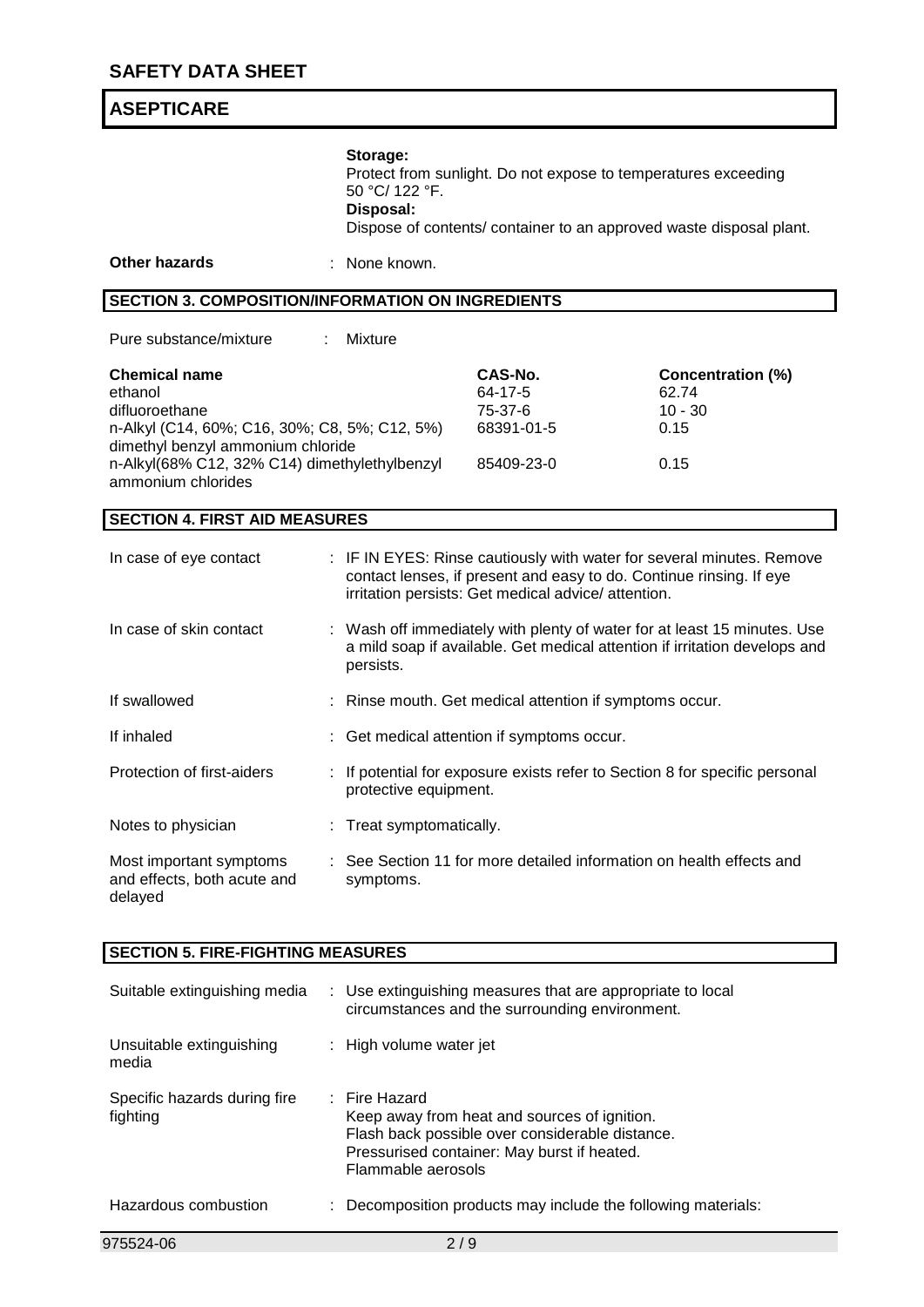| products                                                                  | Carbon oxides<br>Nitrogen oxides (NOx)<br>Sulfur oxides<br>Oxides of phosphorus                                                                                                                                                       |
|---------------------------------------------------------------------------|---------------------------------------------------------------------------------------------------------------------------------------------------------------------------------------------------------------------------------------|
| Special protective equipment<br>for fire-fighters                         | : Use personal protective equipment.                                                                                                                                                                                                  |
| Specific extinguishing<br>methods                                         | : Use water spray to cool unopened containers. Fire residues and<br>contaminated fire extinguishing water must be disposed of in<br>accordance with local regulations. In the event of fire and/or explosion<br>do not breathe fumes. |
| <b>SECTION 6. ACCIDENTAL RELEASE MEASURES</b>                             |                                                                                                                                                                                                                                       |
| Personal precautions,<br>protective equipment and<br>emergency procedures | : Remove all sources of ignition. Ensure clean-up is conducted by<br>trained personnel only. Refer to protective measures listed in sections<br>7 and 8.                                                                              |
| Environmental precautions                                                 | : Do not allow contact with soil, surface or ground water.                                                                                                                                                                            |
| Methods and materials for<br>containment and cleaning up                  | : Eliminate all ignition sources if safe to do so. Stop leak if safe to do so.                                                                                                                                                        |

## **SECTION 7. HANDLING AND STORAGE**

| Advice on safe handling     | : Do not ingest. Avoid contact with skin and eyes. Keep away from fire,<br>sparks and heated surfaces. Take necessary action to avoid static<br>electricity discharge (which might cause ignition of organic vapors).<br>Contents under pressure. Do not puncture. Wash hands thoroughly<br>after handling. |
|-----------------------------|-------------------------------------------------------------------------------------------------------------------------------------------------------------------------------------------------------------------------------------------------------------------------------------------------------------|
| Conditions for safe storage | : Keep away from heat and sources of ignition. Keep in a cool, well-<br>ventilated place. Keep away from oxidizing agents. Keep out of reach<br>of children. Keep container tightly closed. Store in suitable labeled<br>containers.                                                                        |
| Storage temperature         | : 5 °C to 45 °C                                                                                                                                                                                                                                                                                             |

## **SECTION 8. EXPOSURE CONTROLS/PERSONAL PROTECTION**

## **Ingredients with workplace control parameters**

| Ingredients                 | CAS-No. | Form of<br>exposure | Permissible<br>concentration                                      | <b>Basis</b>       |
|-----------------------------|---------|---------------------|-------------------------------------------------------------------|--------------------|
| ethanol                     | 64-17-5 | <b>TWA</b>          | 1,000 ppm<br>1,900 mg/m3                                          | <b>NIOSH REL</b>   |
|                             |         | <b>TWA</b>          | 1,000 ppm<br>1,900 mg/m3                                          | OSHA <sub>Z1</sub> |
| l difluoroethane            | 75-37-6 | <b>TWA</b>          | $1,000$ ppm                                                       | AIHA WEEL          |
| <b>Engineering measures</b> |         |                     | Effective exhaust ventilation system. Maintain air concentrations |                    |

below occupational exposure standards.

## **Personal protective equipment**

Eye protection : Safety glasses with side-shields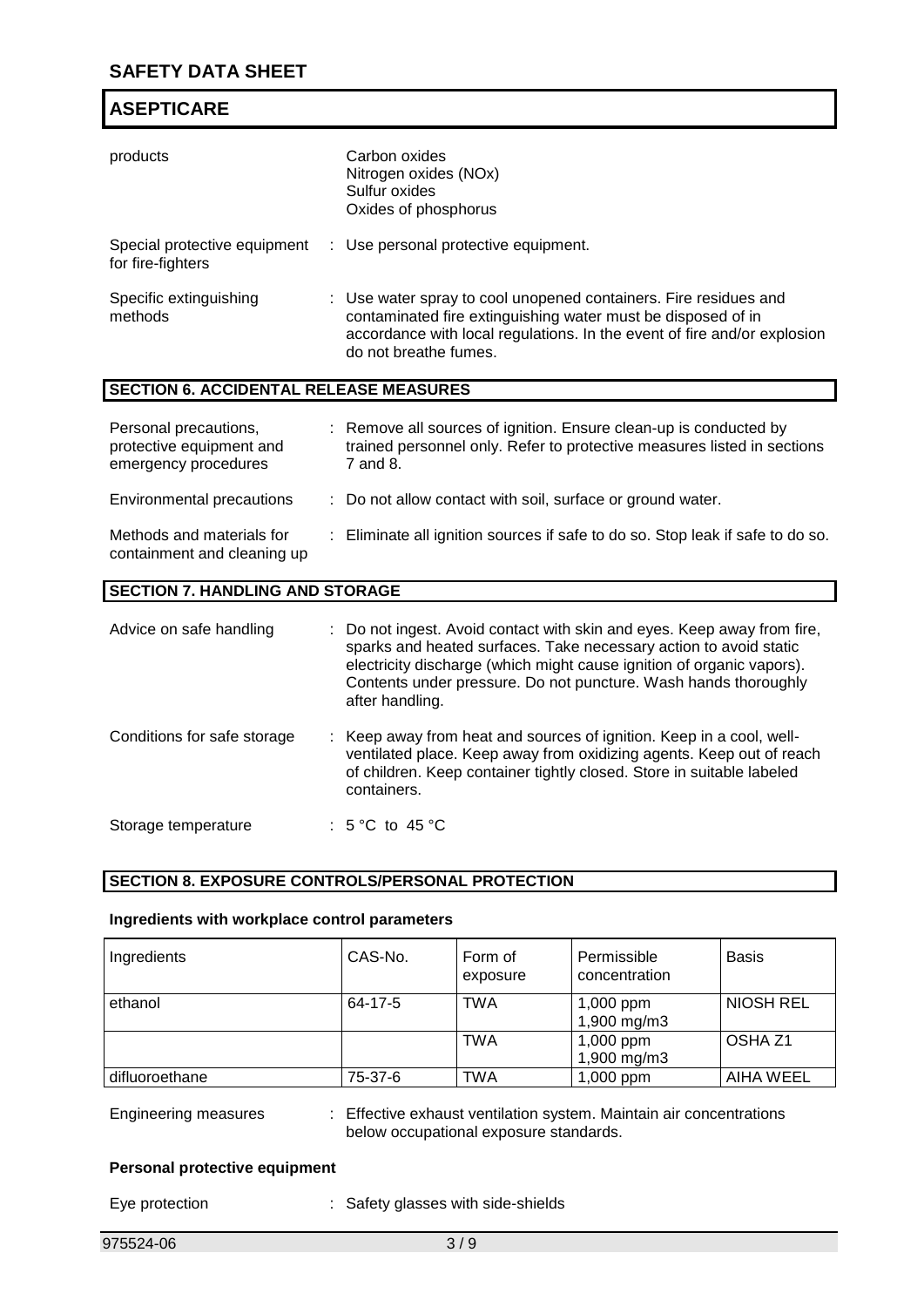| Hand protection        | : Wear the following personal protective equipment:<br>Standard glove type.<br>Gloves should be discarded and replaced if there is any indication of<br>degradation or chemical breakthrough. |
|------------------------|-----------------------------------------------------------------------------------------------------------------------------------------------------------------------------------------------|
| Skin protection        | : No special protective equipment required.                                                                                                                                                   |
| Respiratory protection | : No personal respiratory protective equipment normally required.                                                                                                                             |
| Hygiene measures       | : Handle in accordance with good industrial hygiene and safety<br>practice. Wash face, hands and any exposed skin thoroughly after<br>handling.                                               |

# **SECTION 9. PHYSICAL AND CHEMICAL PROPERTIES**

| Appearance                                 |   | aerosol               |  |
|--------------------------------------------|---|-----------------------|--|
| Color                                      |   | light yellow          |  |
| Odor                                       |   | Floral                |  |
| pH                                         |   | $11.0 - 12.5, (100%)$ |  |
| Flash point                                |   | 13 °C closed cup      |  |
| <b>Odor Threshold</b>                      |   | No data available     |  |
| Melting point/freezing point               | t | No data available     |  |
| Initial boiling point and<br>boiling range |   | No data available     |  |
| Evaporation rate                           | İ | No data available     |  |
| Flammability (solid, gas)                  |   | No data available     |  |
| Upper explosion limit                      |   | No data available     |  |
| Lower explosion limit                      |   | No data available     |  |
| Vapor pressure                             |   | No data available     |  |
| Relative vapor density                     |   | No data available     |  |
| Relative density                           |   | 0.845                 |  |
| Water solubility                           |   | No data available     |  |
| Solubility in other solvents               | t | No data available     |  |
| Partition coefficient: n-<br>octanol/water |   | No data available     |  |
| Autoignition temperature                   |   | No data available     |  |
| Thermal decomposition                      |   | No data available     |  |
| Viscosity, kinematic                       |   | No data available     |  |
| <b>Explosive properties</b>                |   | No data available     |  |
| Oxidizing properties                       |   | No data available     |  |
| Molecular weight                           |   | No data available     |  |
| VOC                                        |   | No data available     |  |
| Heat of combustion                         |   | 17.36 kJ/g            |  |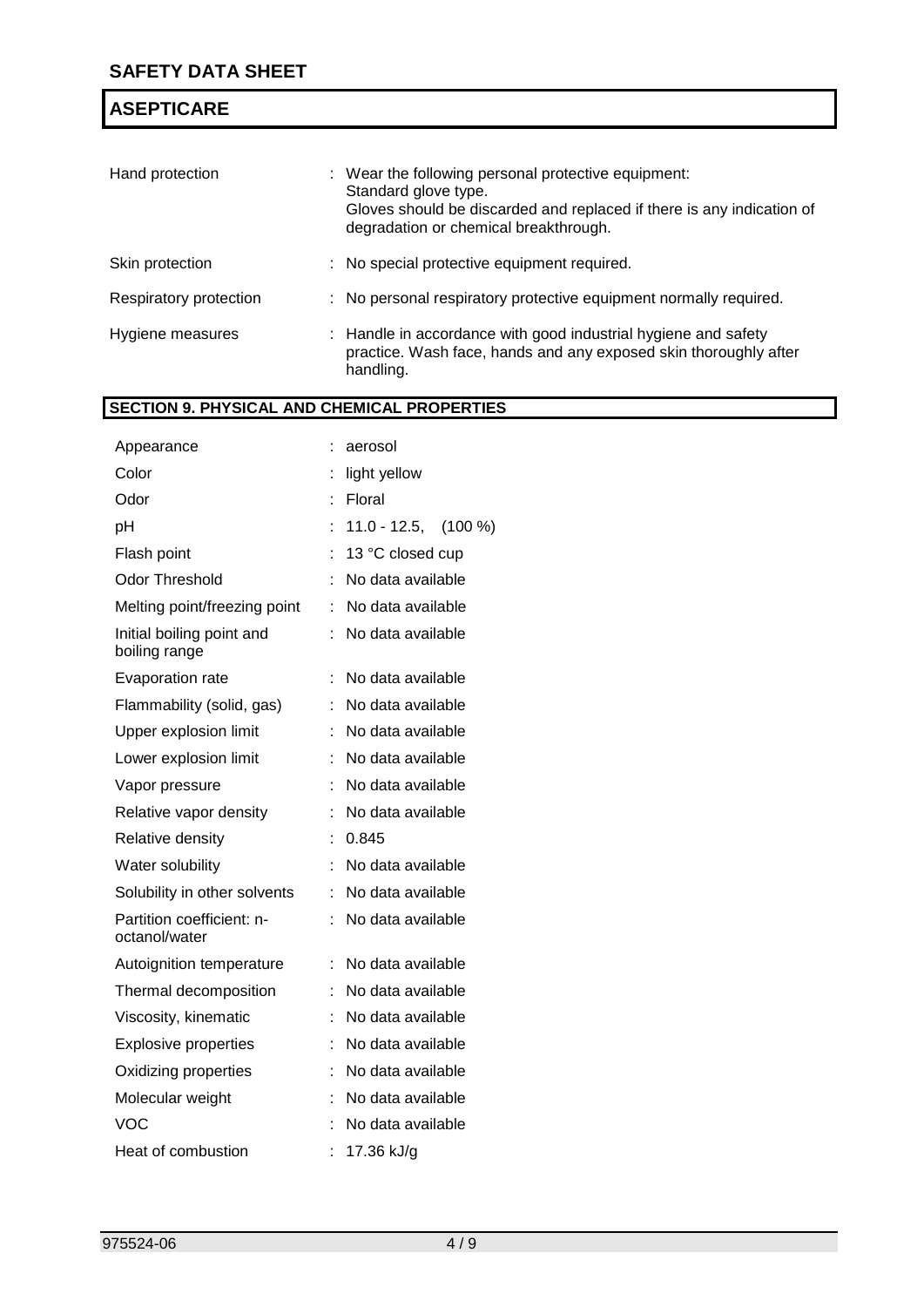# **SECTION 10. STABILITY AND REACTIVITY**

| Chemical stability                    | : Stable under normal conditions.                                                                                                                |
|---------------------------------------|--------------------------------------------------------------------------------------------------------------------------------------------------|
| Possibility of hazardous<br>reactions | : No dangerous reaction known under conditions of normal use.                                                                                    |
| Conditions to avoid                   | : Heat, flames and sparks.                                                                                                                       |
| Incompatible materials                | $:$ Acids                                                                                                                                        |
| Hazardous decomposition<br>products   | : Decomposition products may include the following materials:<br>Carbon oxides<br>Nitrogen oxides (NOx)<br>Sulfur oxides<br>Oxides of phosphorus |

## **SECTION 11. TOXICOLOGICAL INFORMATION**

| exposure                 | Skin contact |  |
|--------------------------|--------------|--|
| Dotantial Haalth Effaata |              |  |

### **Potential Health Effects**

| Eyes                    | : Causes serious eye irritation.                                       |
|-------------------------|------------------------------------------------------------------------|
| <b>Skin</b>             | : Causes skin irritation.                                              |
| Ingestion               | : Harmful if swallowed.                                                |
| Inhalation              | : Intentional misuse by deliberate inhalation may be harmful or fatal. |
| <b>Chronic Exposure</b> | : Health injuries are not known or expected under normal use.          |

## **Experience with human exposure**

| Eye contact     | : Redness, Pain, Irritation      |
|-----------------|----------------------------------|
| Skin contact    | : Redness Irritation             |
| Ingestion       | $:$ No information available.    |
| Inhalation      | : No symptoms known or expected. |
| <b>Toxicity</b> |                                  |

### **Product**

| Acute oral toxicity       | : No data available |
|---------------------------|---------------------|
| Acute inhalation toxicity | : No data available |
| Acute dermal toxicity     | : No data available |
| Skin corrosion/irritation | : No data available |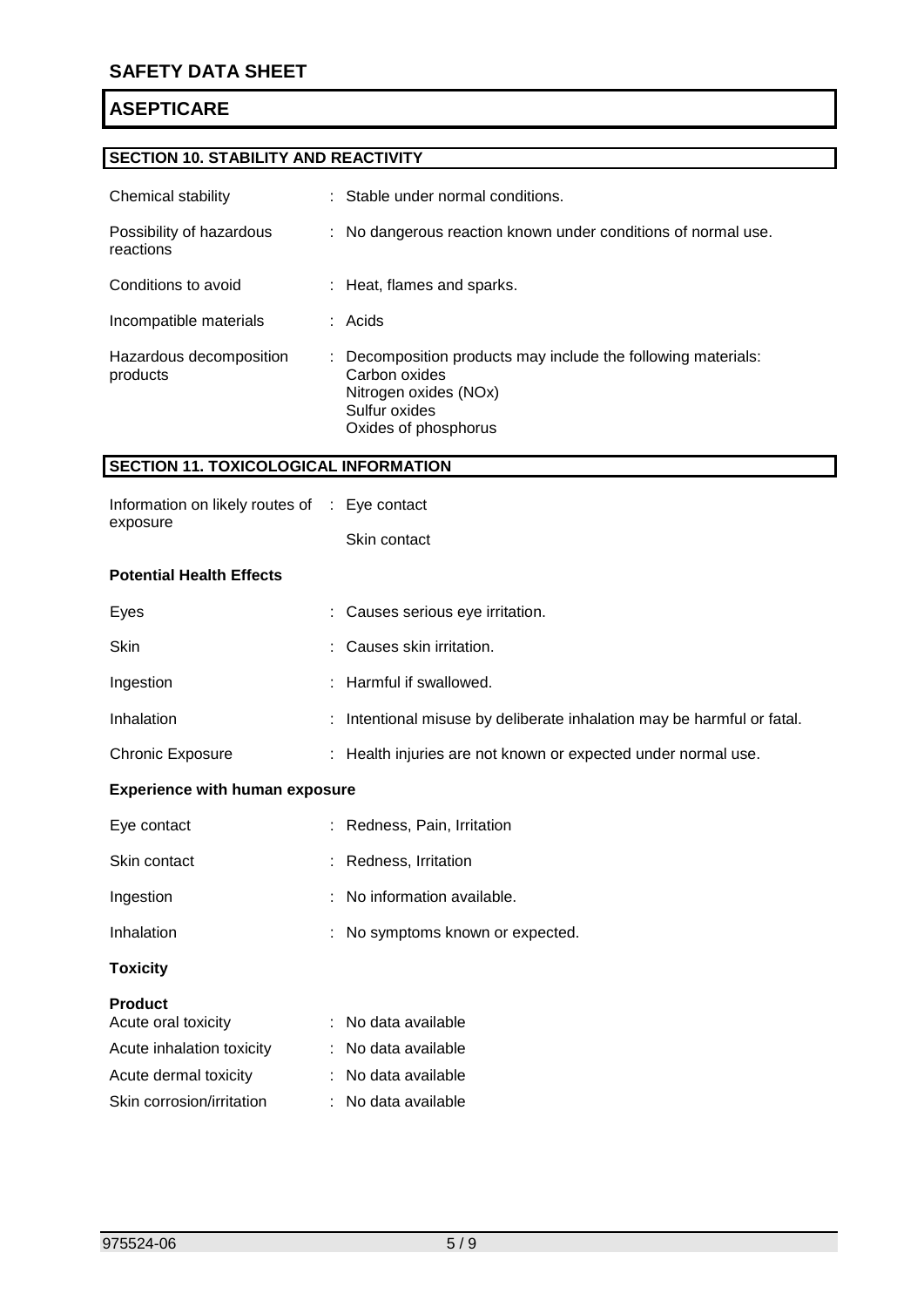| Serious eye damage/eye<br>irritation | : No data available                                                                                            |
|--------------------------------------|----------------------------------------------------------------------------------------------------------------|
| Respiratory or skin<br>sensitization | : No data available                                                                                            |
| Carcinogenicity                      | : No data available                                                                                            |
| Reproductive effects                 | : No data available                                                                                            |
| Germ cell mutagenicity               | : No data available                                                                                            |
| Teratogenicity                       | : No data available                                                                                            |
| STOT-single exposure                 | : No data available                                                                                            |
| STOT-repeated exposure               | : No data available                                                                                            |
| Aspiration toxicity                  | : No data available                                                                                            |
| Ingredients                          |                                                                                                                |
| Acute oral toxicity                  | : ethanol<br>LD50 Rat: 10,470 mg/kg                                                                            |
|                                      | n-Alkyl (C14, 60%; C16, 30%; C8, 5%; C12, 5%) dimethyl benzyl<br>ammonium chloride<br>LD50 Rat: 850 mg/kg      |
|                                      | n-Alkyl(68% C12, 32% C14) dimethylethylbenzyl ammonium chlorides<br>LD50 Rat: 304.5 mg/kg                      |
| <b>Ingredients</b>                   |                                                                                                                |
| Acute inhalation toxicity            | : ethanol<br>4 h LC50 Rat: 117 mg/l                                                                            |
|                                      | difluoroethane<br>4 h LC50 Rat: 437,500 mg/l                                                                   |
|                                      | n-Alkyl (C14, 60%; C16, 30%; C8, 5%; C12, 5%) dimethyl benzyl<br>ammonium chloride<br>4 h LC50 Rat: 0.054 mg/l |
|                                      | n-Alkyl(68% C12, 32% C14) dimethylethylbenzyl ammonium chlorides<br>4 h LC50 Rat: 0.054 mg/l                   |
| Ingredients                          |                                                                                                                |
| Acute dermal toxicity                | : ethanol<br>LD50 Rabbit: > 15,800 mg/kg                                                                       |
|                                      | n-Alkyl (C14, 60%; C16, 30%; C8, 5%; C12, 5%) dimethyl benzyl<br>ammonium chloride<br>LD50 Rabbit: 2,300 mg/kg |
|                                      | n-Alkyl(68% C12, 32% C14) dimethylethylbenzyl ammonium chlorides<br>LD50 Rabbit: 1,501 mg/kg                   |

# **SECTION 12. ECOLOGICAL INFORMATION**

## **Ecotoxicity**

Environmental Effects : This product has no known ecotoxicological effects.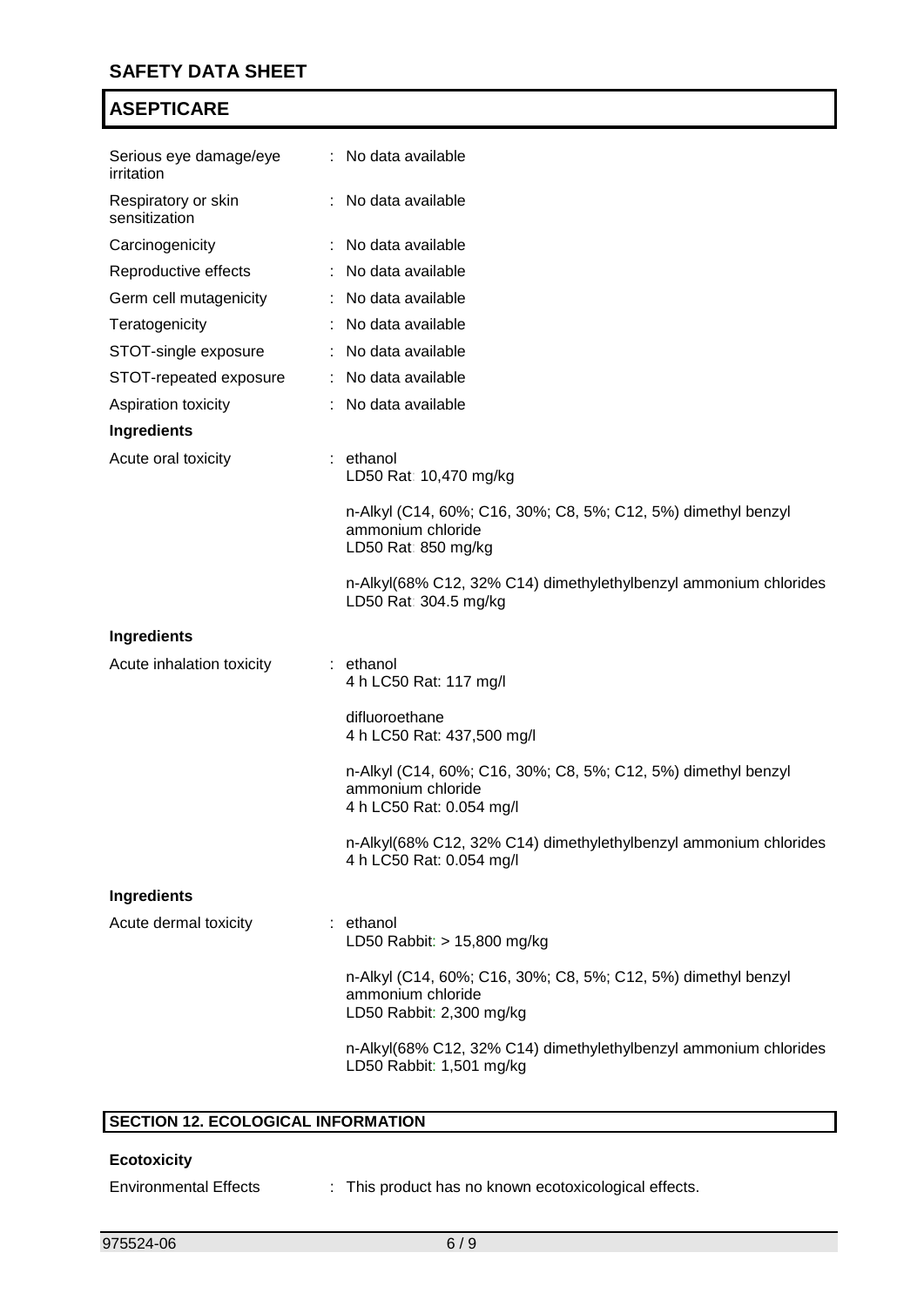## **Product**

| Toxicity to fish                                                           | : No data available                                                                                                  |
|----------------------------------------------------------------------------|----------------------------------------------------------------------------------------------------------------------|
| Toxicity to daphnia and other : No data available<br>aquatic invertebrates |                                                                                                                      |
| Toxicity to algae                                                          | : No data available                                                                                                  |
| Ingredients                                                                |                                                                                                                      |
| Toxicity to fish                                                           | : ethanol<br>96 h LC50 Pimephales promelas (fathead minnow): > 100 mg/l                                              |
| Ingredients                                                                |                                                                                                                      |
| Toxicity to daphnia and other<br>aquatic invertebrates                     | : n-Alkyl (C14, 60%; C16, 30%; C8, 5%; C12, 5%) dimethyl benzyl<br>ammonium chloride<br>48 h EC50 Daphnia: 0.47 mg/l |
|                                                                            | n-Alkyl(68% C12, 32% C14) dimethylethylbenzyl ammonium chlorides<br>48 h EC50 Daphnia: 0.0058 mg/l                   |
| <b>Persistence and degradability</b>                                       |                                                                                                                      |

Not applicable - Biocide

## **Bioaccumulative potential**

No data available

### **Mobility in soil**

No data available

### **Other adverse effects**

No data available

### **SECTION 13. DISPOSAL CONSIDERATIONS**

| Disposal methods        | : Do not contaminate ponds, waterways or ditches with chemical or<br>used container. Where possible recycling is preferred to disposal or<br>incineration. If recycling is not practicable, dispose of in compliance<br>with local regulations. Dispose of wastes in an approved waste<br>disposal facility. |
|-------------------------|--------------------------------------------------------------------------------------------------------------------------------------------------------------------------------------------------------------------------------------------------------------------------------------------------------------|
| Disposal considerations | : Dispose of as unused product. Empty containers should be taken to<br>an approved waste handling site for recycling or disposal. Do not re-<br>use empty containers. Dispose of in accordance with local, state, and<br>federal regulations.                                                                |

## **SECTION 14. TRANSPORT INFORMATION**

The shipper/consignor/sender is responsible to ensure that the packaging, labeling, and markings are in compliance with the selected mode of transport.

## **Land transport (DOT)**

| UN number                 | : 1950           |
|---------------------------|------------------|
| Description of the goods  | : Aerosols       |
| Class                     | $\therefore$ 2.1 |
| Environmentally hazardous | : no             |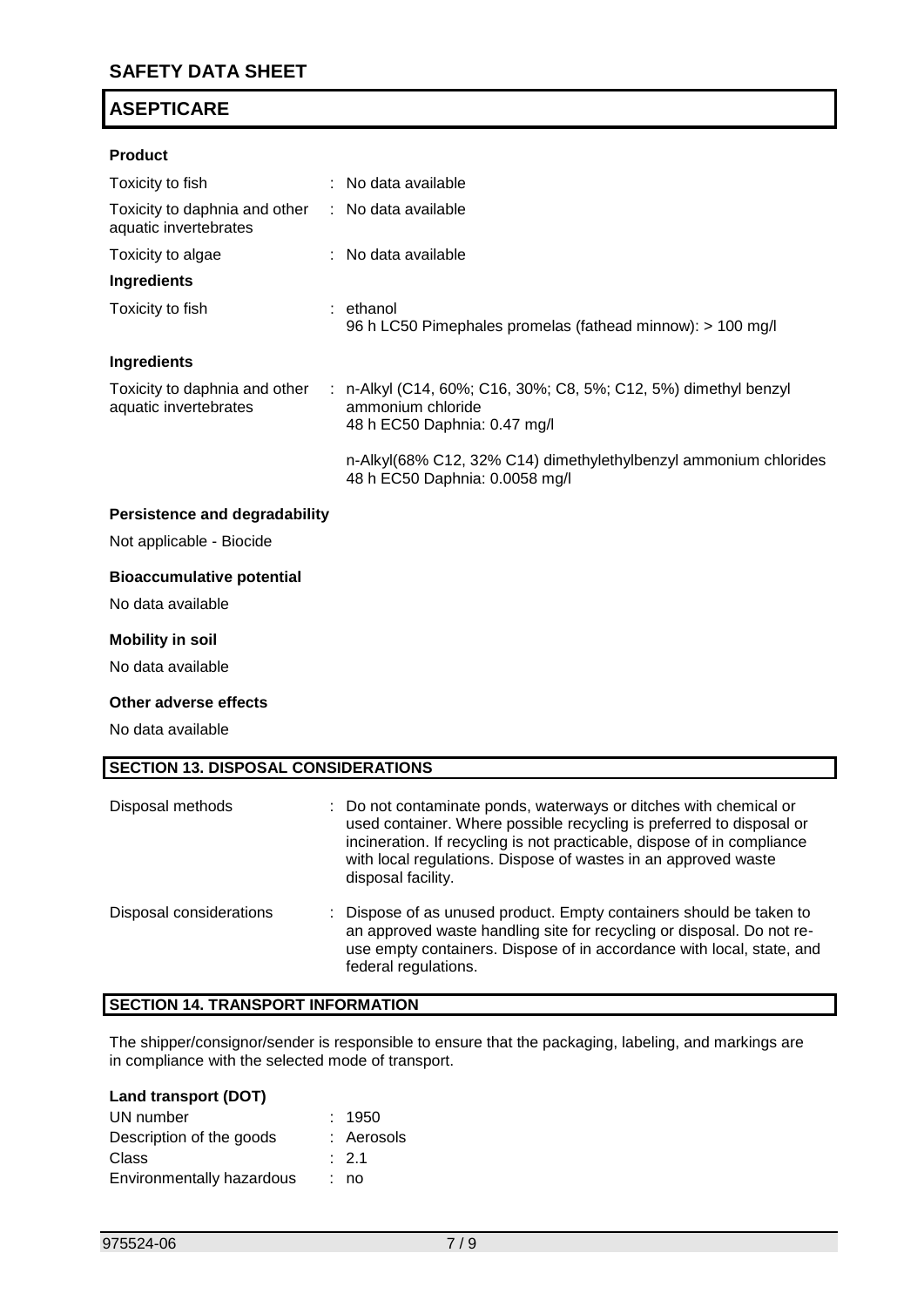### **Sea transport (IMDG/IMO)**

| UN number                | : 1950           |
|--------------------------|------------------|
| Description of the goods | : AEROSOLS       |
| Class                    | $\therefore$ 2.1 |
| Marine pollutant         | : no             |

### **SECTION 15. REGULATORY INFORMATION**

## **TSCA - 5(a) Significant New Use Rule List of Chemicals**

The following substance(s) is/are subject to a Significant New Use Rule: sodium nitrite

**EPA Registration number** : 42964-17

### **EPCRA - Emergency Planning and Community Right-to-Know**

### **CERCLA Reportable Quantity**

This material does not contain any components with a CERCLA RQ.

### **SARA 304 Extremely Hazardous Substances Reportable Quantity**

This material does not contain any components with a section 304 EHS RQ.

| SARA 311/312 Hazards | : Fire Hazard<br>Acute Health Hazard                                                                                                                                                      |
|----------------------|-------------------------------------------------------------------------------------------------------------------------------------------------------------------------------------------|
| <b>SARA 302</b>      | : No chemicals in this material are subject to the reporting requirements<br>of SARA Title III, Section 302.                                                                              |
| <b>SARA 313</b>      | : This material does not contain any chemical components with known<br>CAS numbers that exceed the threshold (De Minimis) reporting levels<br>established by SARA Title III, Section 313. |

### **California Prop 65**

This product does not contain any chemicals known to the State of California to cause cancer, birth, or any other reproductive defects.

**The ingredients of this product are reported in the following inventories:**

# **United States TSCA Inventory** :

On TSCA Inventory

### **Canadian Domestic Substances List (DSL)** : This product contains one or several components that are not on the Canadian DSL nor NDSL.

## **Australia Inventory of Chemical Substances (AICS)** :

not determined

**New Zealand. Inventory of Chemical Substances** : not determined

**Japan. ENCS - Existing and New Chemical Substances Inventory** : not determined

**Korea. Korean Existing Chemicals Inventory (KECI)** : not determined

### **Philippines Inventory of Chemicals and Chemical Substances (PICCS)** :